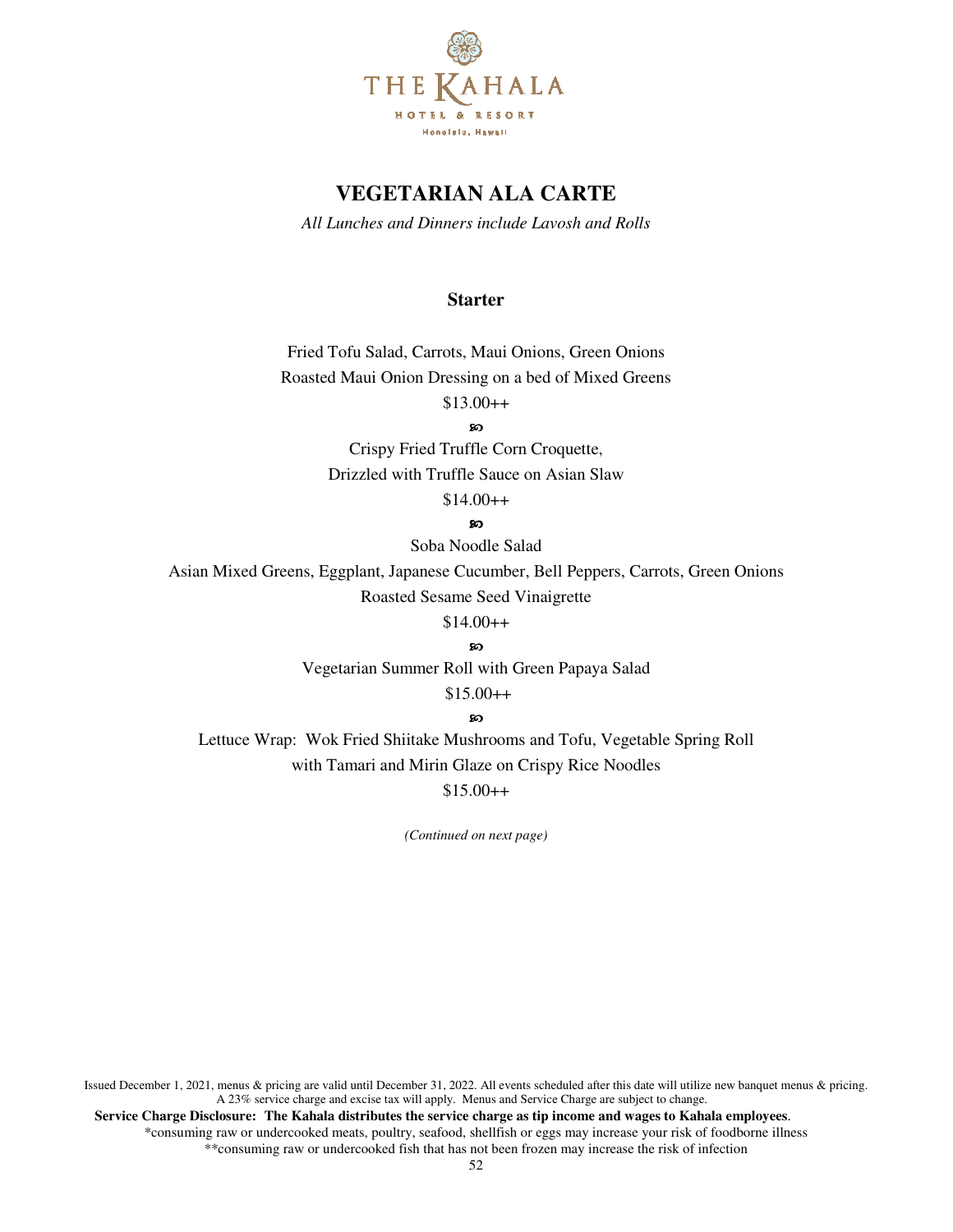

# **VEGETARIAN/VEGAN ALA CARTE**

*All Lunches and Dinners include Lavosh and Rolls* 

## **Entrée**

Kabocha Pumpkin Ravioli with Roasted Garlic Cream \$32.00++  $\gamma$ 

SO.

Broiled Portobello Mushrooms

Roasted Cauliflower, Zucchini, Broccoli, Garlic Pasta with Black Truffle

## $$52.00++$   $\gamma$

ഩ

Cauliflower Fettuccini Alfredo, Assorted Mushrooms, Fried Basil

 $$36.00 + + \gamma$ 

ີ**ຄ** 

Roasted Butternut Squash, Tomatoes, Basil Linguini with Toasted Coconut

 $$36.00 + + \circ$ 

ၷ

Ginger Coconut Sauce Linguine

with Assorted Mushrooms, Tomatoes and Asparagus

 $$36.00 + + \circ$ 

ဢ

Spiced Lentil and Mushroom Fried Rice with Bok Choy

 $$36.00++$  (GF)  $\circledR$ 

**so** 

Roast Cauliflower and Broccolini, Dahl, Cumin Indian Pilaf

 $$36.00++$   $\circ$ 

#### **80**

Coconut Tofu Sticks

Roasted Cauliflower with Green Beans and Mushrooms, Brown Rice

#### $$36.00++$   $\circ$

ၷ

Hamakua Mushrooms Fettuccini, Confit Ho Farm Tomatoes, Spinach, and Garlic

#### $$37.00++$   $\circ$

#### စာ

Roasted Cauliflower, Broccolini, Zucchini and Olive Oil Mashed Potatoes

 $$38.00++$   $\circ$ 

GF = Gluten Free,  $\gamma$ <sup>=</sup> Vegetarian,  $\mathbb{Q}$ =Vegan

Issued December 1, 2021, menus & pricing are valid until December 31, 2022. All events scheduled after this date will utilize new banquet menus & pricing. A 23% service charge and excise tax will apply. Menus and Service Charge are subject to change.

 **Service Charge Disclosure: The Kahala distributes the service charge as tip income and wages to Kahala employees**.

\*consuming raw or undercooked meats, poultry, seafood, shellfish or eggs may increase your risk of foodborne illness \*\*consuming raw or undercooked fish that has not been frozen may increase the risk of infection